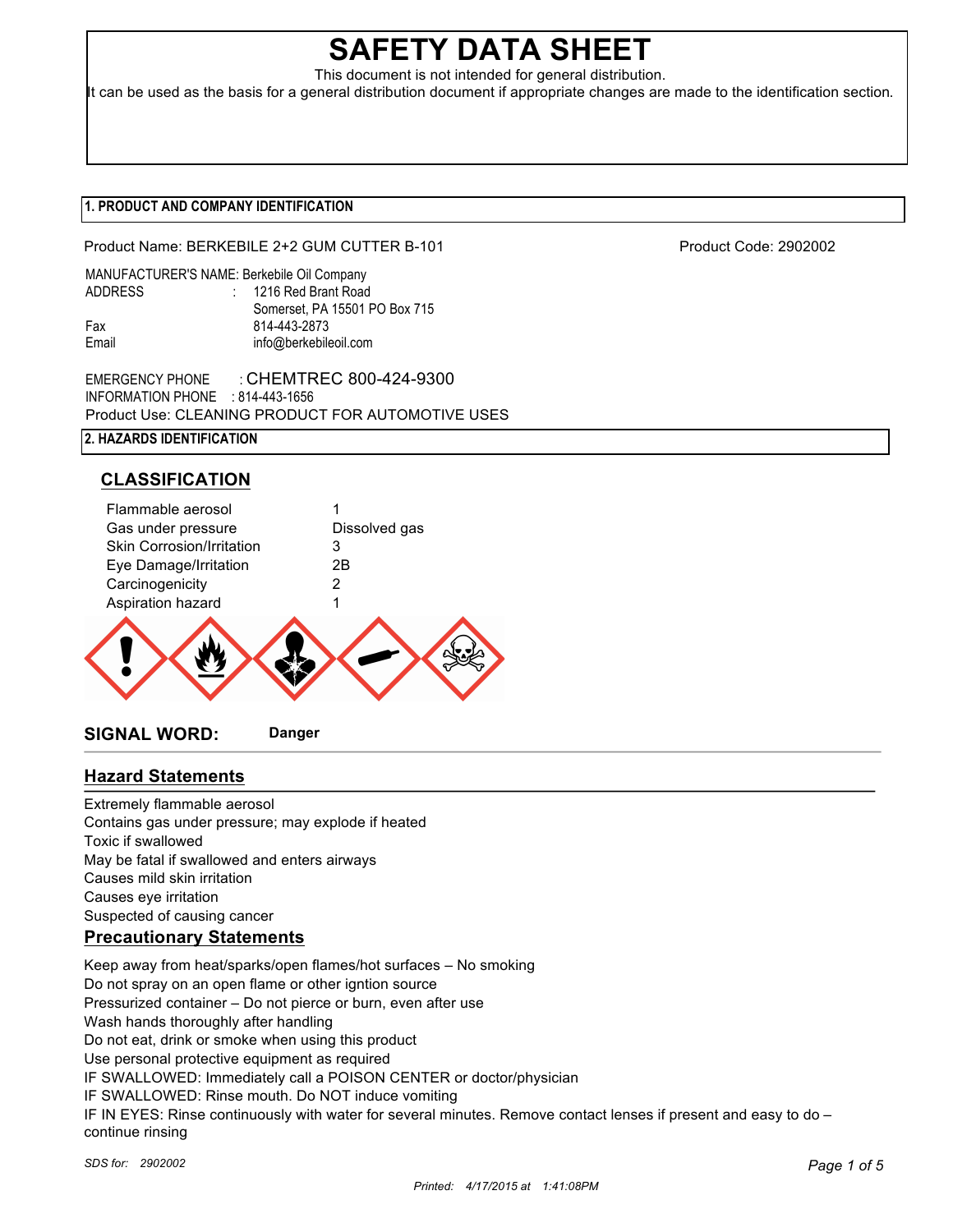| 3. COMPOSITION/INFORMATION ON INGREDIENTS |                |                |  |  |
|-------------------------------------------|----------------|----------------|--|--|
| <b>Chemical Name</b>                      | CAS No.        | <b>Percent</b> |  |  |
| <b>ACETONE</b>                            | 67-64-1        | 52.30          |  |  |
| <b>TOLUENE</b>                            | 108-88-3       | 19.10          |  |  |
| XYLENE, MIXED ISOMERS                     | 1330-20-7      | 15.60          |  |  |
| <b>CARBON DIOXIDE</b>                     | 124-38-9       | 5.00           |  |  |
| <b>METHANOL</b>                           | 67-56-1        | 4.70           |  |  |
| <b>ETHYLBENZENE</b>                       | $100 - 41 - 4$ | 3.30           |  |  |

#### **4. FIRST AID MEASURES**

I**NHALATION:** Remove to fresh air. Administer oxygen if needed. Apply artificial respiration if breating has stopped. Get medical attention.

**EYE CONTACT:** Wash immediately with large volumes of fresh water for at least 15 minutes. Get medical attention.

**SKIN CONTACT:** Wipe off with a towel. Wash with soap and water. Get medical attention if irritation persists.

**INGESTION:** Not a likely route of exposure.

**Most important symptoms/effects, acute and delayed:** Repeated exposure may cause skin dryness or cracking. May cause drowsiness or dizziness.

**Indication of immediate medical attention and special treatment needed:** None known.

#### **5. FIRE FIGHTING MEASURES**

**Suitable and unsuitable extinguising media:** Foam, Alcohol foam, CO2, Dry chemical, Water fog. Water spray may be ineffective.

**Specific hazards arising from the chemical:** Closed containers may explode from internal pressure build-up when exposed to extreme heat and discharge contents. Liquid content of container will support combustion. Overexposure to decomposition products may cause a health hazard. Symptoms may not be readily apparent. Obtain medical attention. Hazardous decomposition products include carbon dioxide, carbon monoxide, and other toxic fumes

**Special equipment and precautions for fire-fighters:** Water may be used to cool containers to prevent pressure build-up and explosion when exposed to extreme heat. Wear goggles and use self-contained breathing apparatus. If water is used, fog nozzles are preferred.

#### **6. ACCIDENTAL RELEASE MEASURES**

**Personal precautions, protective equipment, and emergency procedures:** Avoid breathing vapors. Ventilate area. Remove all sources of ignition.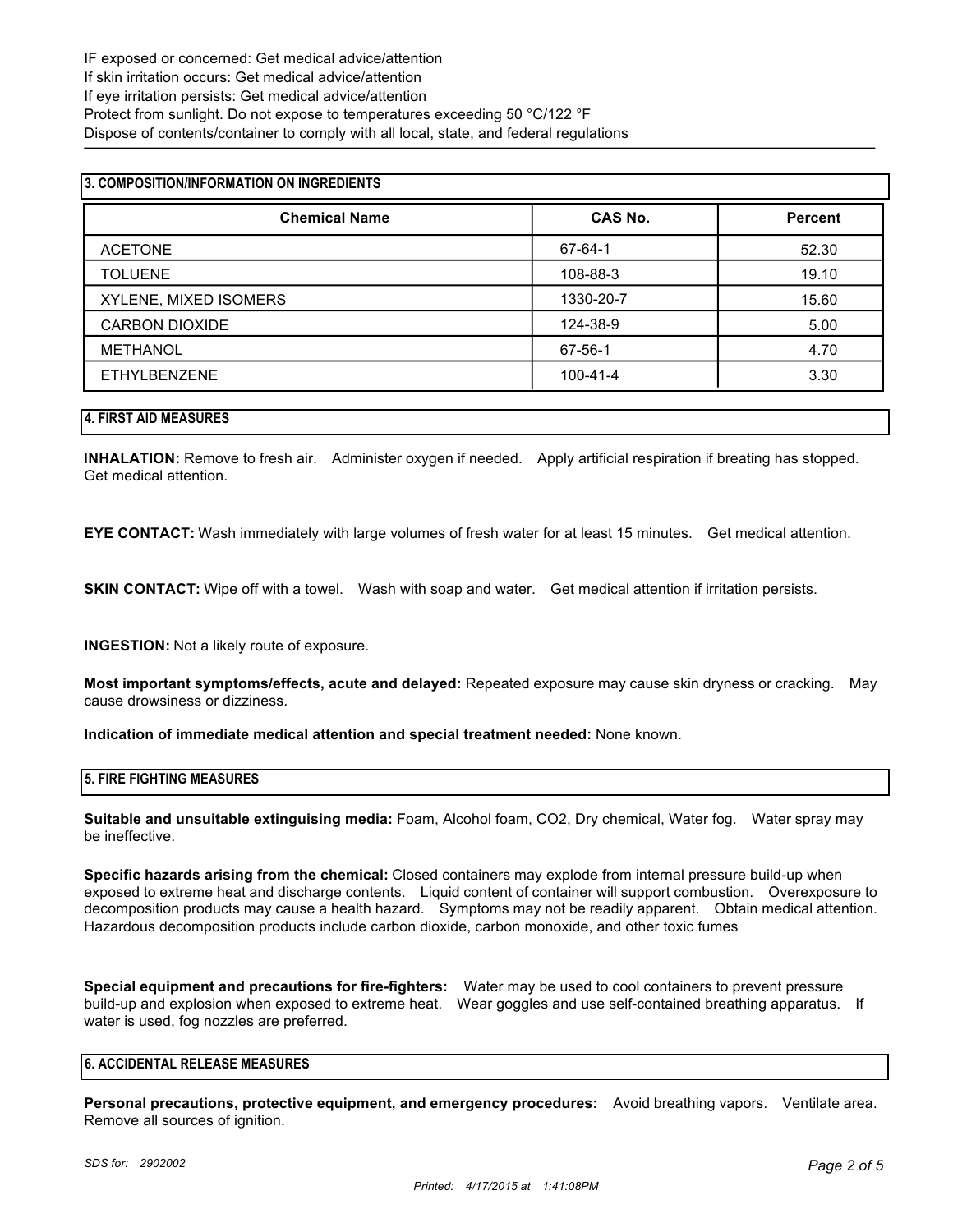**Methods and materials for containment and cleaning up:** Clean up with absorbent material and place in closed containers for disposal.

#### **7. HANDLING AND STORAGE**

**Precautions for safe handling:** Do not puncture or incinerate (burn) cans. Do not stick pins, nails, or any other sharp objects into opening on top of can. Do not spray in eyes. Do not take internally. See product label for additional information.

**Conditions for safe storage, including any incompatibilities:** Store and use in cool, dry, well-ventilated areas. Do not store above 120 F.

| 8. EXPOSURE CONTROL/PERSONAL PROTECTION |                                                                   |                                                        |                                                                      |  |  |
|-----------------------------------------|-------------------------------------------------------------------|--------------------------------------------------------|----------------------------------------------------------------------|--|--|
| <b>Chemical Name / CAS No.</b>          | <b>OSHA Exposure Limits</b>                                       | <b>ACGIH Exposure Limits</b>                           | <b>Other Exposure Limits</b>                                         |  |  |
| <b>ACETONE</b><br>67-64-1               | PEL-TWA<br>1000 ppm                                               | 500 ppm (NIC<br>TLV-TWA<br>200 ppm)                    |                                                                      |  |  |
|                                         |                                                                   | <b>TLV-STEL</b><br>750 ppm (NIC 500 ppm)               |                                                                      |  |  |
| <b>TOLUENE</b><br>108-88-3              | TWA: 200 ppm, 8 HOUR<br>CEIL: 300 ppm<br>PEAK: 500 ppm, 10 minute | TWA: 20 ppm 8 hour                                     |                                                                      |  |  |
| XYLENE, MIXED ISOMERS<br>1330-20-7      | PEL: 100 ppm                                                      | <b>TLV: 100 PPM</b><br>STEL: 150 ppm, 15 minutes       |                                                                      |  |  |
| <b>CARBON DIOXIDE</b><br>124-38-9       | 5000 ppm TWA, 8 hours                                             | 5000 ppm TWA; , 8 hours;<br>30000 ppm STEL, 15 minutes | 5000 ppm NIOSH TWA,<br>10 hours; 30000 ppm<br>NIOSH STEL, 15 minutes |  |  |
| <b>METHANOL</b><br>67-56-1              | PEL: 200 ppm                                                      | TWA: 200 ppm;<br>STEL: 250 ppm                         | NIOSH: REL: 200 ppm:<br>STEL: 250 ppm;                               |  |  |
| <b>ETHYLBENZENE</b><br>100-41-4         | TWA: 100 ppm, 8 hour                                              | TWA: 100 ppm, 8 hour<br>STEL: 125 ppm, 8 hour          |                                                                      |  |  |

**Appropriate engineering controls:** Ventilation should be sufficient to prevent inhalation of any vapors. General dilution and/or local exhoust ventilation in volume to keep PEL/TLV of most hazardous ingredient below acceptable limit and lel below stated limit.

#### **Individual protection measures:**

**Respiratory protection:** None under normal use. Avoid breathing vapors. In restricted areas , use approved chemical/mechanical filters designed to remove a combination or particles and vapor. In confined areas, use an approved air line respirator or hood. Self-contained breathing apparatus is required for vapor concentrations above PEL/TLV limits.

**Protective gloves:** None under normal use. Use solvent-resistant for prolonged or repeated contact.

**Eye protection:** None under normal use. However, use of safety glasses with splah guards or full face shield should be used if indicated.

**Other protective clothing or equipment:** None under normal use. However, use of solvent- resitant aprons or other clothing is recommended. Eye washes and safety showers in the workplace are recommended. SHOWERS IN THE WORKPLACE ARE RECOMMENDED.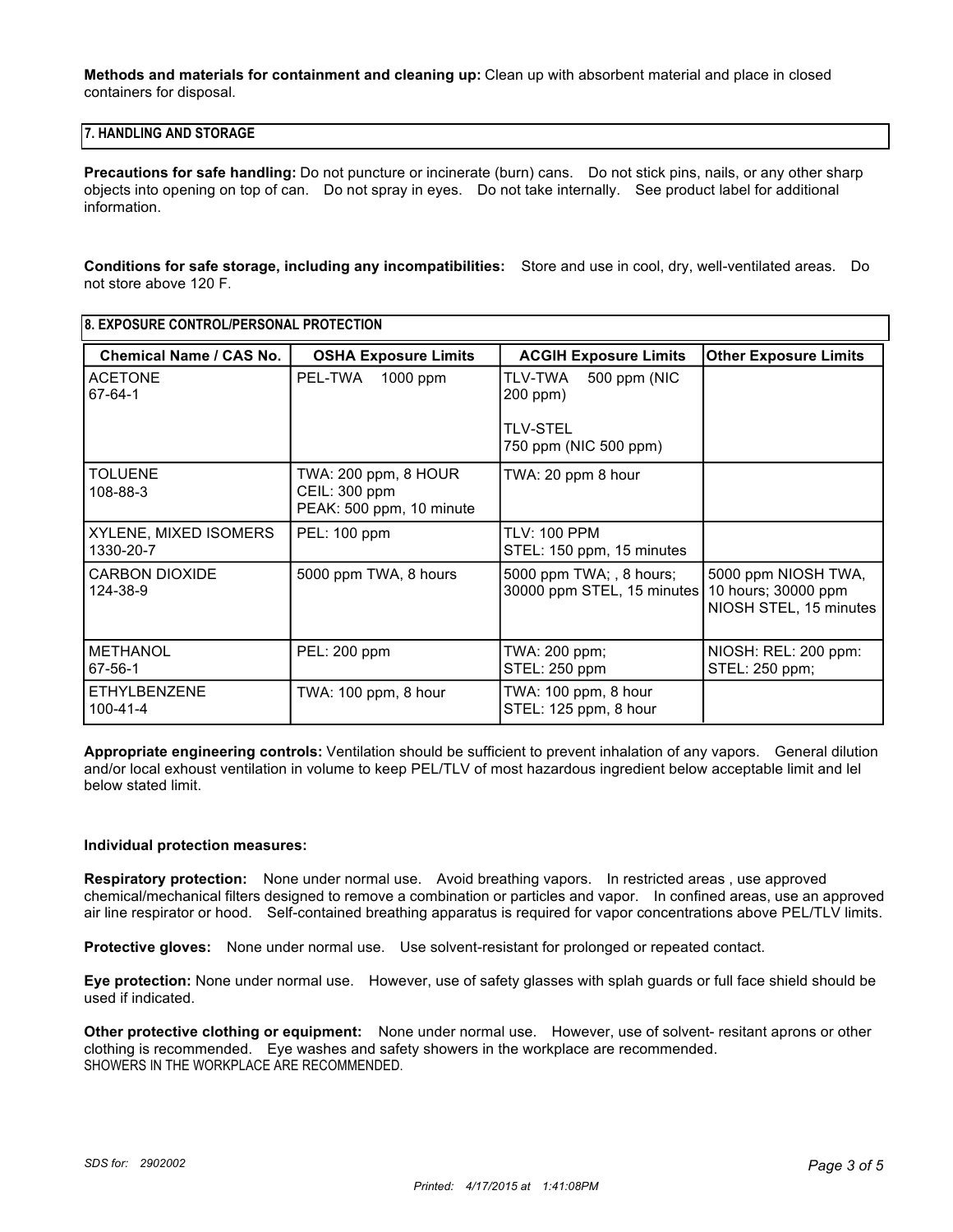**Viscosity:** Not determined

**Appearance:** Aerosol product **COD CODE:** Colvent **Odor:** Solvent **Vapor Pressure:** Not determined **Odor threshold:** Not determined **Vapor Density:** Heavier than air **phenomenon and phenomenon pH:** Not applicable **Density:** 0.826290541 **Melting point:** Not determined **Freezing point:** Not determined **Solubility: Not determined** Solubility: Not determined **Boiling point:**  $0^{\circ}$ C **Flash point:** Not determined **Evaporation rate:** Slower than ether **Flammability: Level 3 Aerosol Explosive Limits:** Not applicable **Partition coefficient** Not determined **(n-octanol/water): Autoignition temperature:** Not determined **Decomposition temperature:** Not determined

#### **10. STABILITY AND REACTIVITY**

**Reactivity:** Not reactive under normal conditions of use.

**Chemical stability:** Stable under normal storage and handling conditions.

**Possibility of hazardous reactions:** None known.

#### **Incompatible materials:**

Acids, Bases, Strong oxidizing agents

#### **Hazardous decomposition products:**

Carbon dioxide, carbon monoxide, smoke, fumes, and other products of incomplete combustion.

**11. TOXICOLOGICAL INFORMATION**

Long-term toxicological studies have not been conducted for this product.

#### **12. ECOLOGICAL INFORMATION**

Long-term ecological studies have not been conducted for this product.

#### **13. DISPOSAL CONSIDERATIONS**

Dispose of in accordance with local, state, and federal regulations. Before attempting clean up, refer to other sections of this document for hazard cautionary information.

#### **14. TRANSPORT INFORMATION**

By land: DOT Proper Shipping Name: None required per 49 CFR 173.306(i) for products that conform to the Limited Quantity provisions. Commodity shipping description: Cleaning Compound, NOI

By water: DOT & IMDG Proper Shipping Name: UN1950, Aerosols, 2.1, LTD QTY

By air: DOT & IATA Proper Shipping Name: UN1950, Aerosols, flammable, 2.1, LTD QTY (packing instruction Y203 applies)

#### **15. REGULATORY INFORMATION**

All ingredients are either listed on the TSCA inventory or are exempt.

#### **16. OTHER INFORMATION**